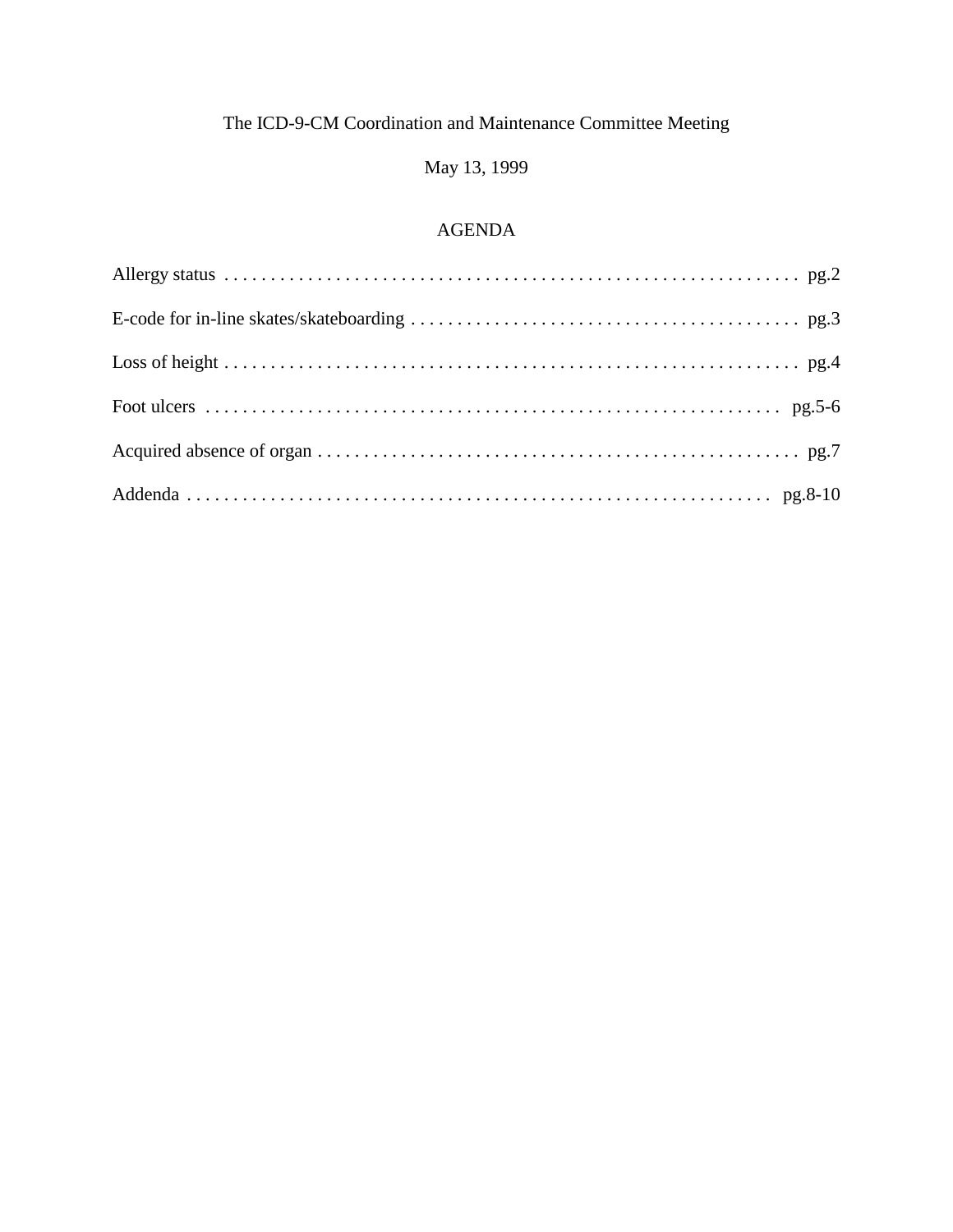### May 13, 1999

Topic: Allergy status

A request has been submitted to create codes for status to allergies such as foods and latex. It is felt that this type of code would be useful in collecting data on persons with allergies as well as acting as a warning to health care providers prior to treating patients with known allergies.

Both category V14 and code V15.0 are status codes, rather than history codes, as defined by the V code article published in Coding Clinic 4th quarter, 1996. For this reason the next V code article annual update will be updated to reflect this change.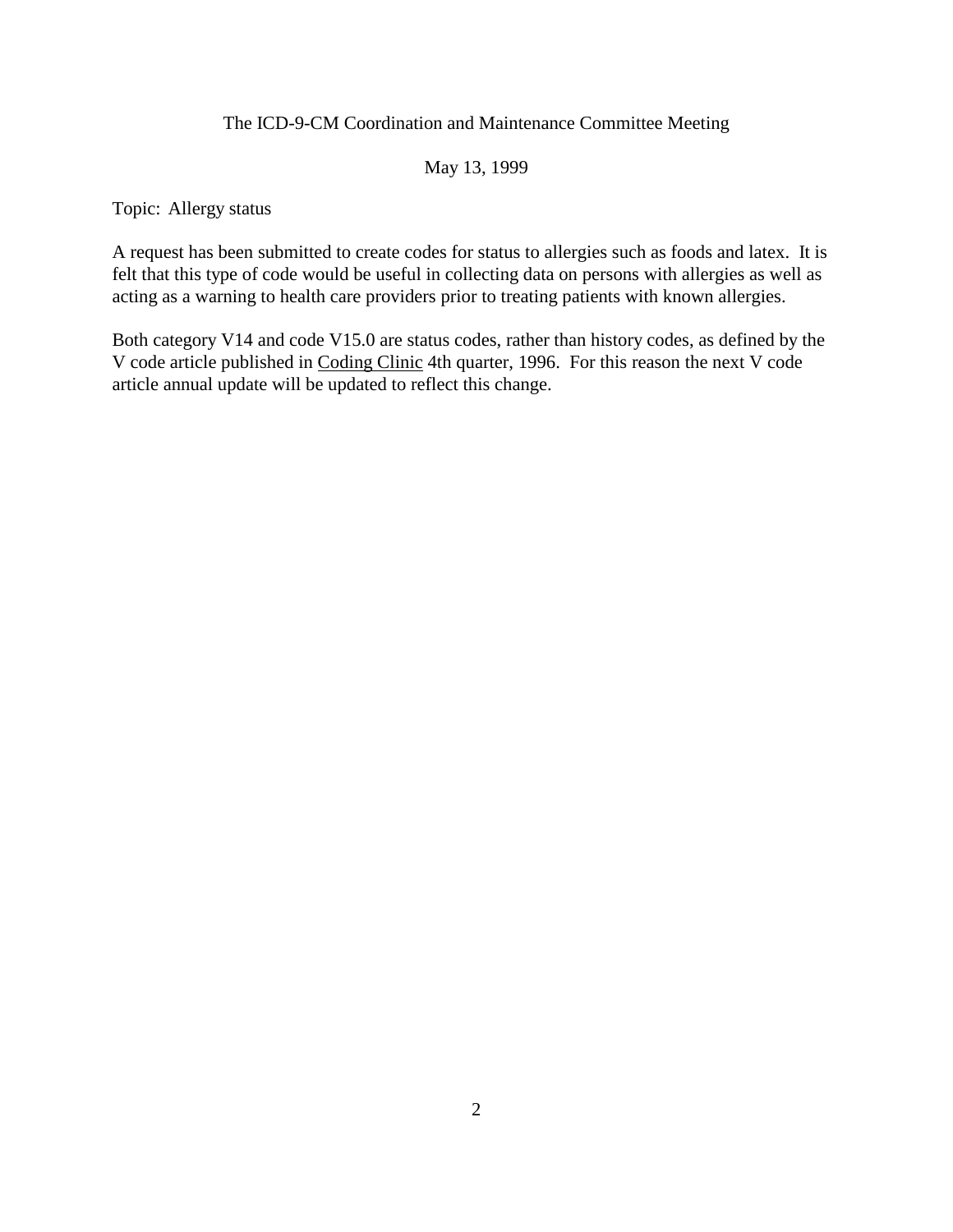# May 13, 1999

|          | V15 | Other personal history presenting hazards to health                            |
|----------|-----|--------------------------------------------------------------------------------|
|          |     | V15.0 Allergy, other than to medicinal agents                                  |
|          |     | Excludes: allergy to food substance in medicinal agent (V14.0-<br>V14.8)       |
| New code |     | V15.01 Allergy to peanuts                                                      |
| New code |     | V15.02 Allergy to milk products                                                |
| New code |     | V15.03 Allergy to eggs                                                         |
| New code |     | V15.04 Allergy to seafood<br>Octopus (ink)<br>Shellfish<br>Squid (ink)         |
| New code |     | V15.05 Allergy to other foods<br>Food additives<br>Nuts other than peanuts     |
| New code |     | V15.06 Allergy to insects<br><b>Bugs</b><br>Insect bites and stings<br>Spiders |
| New code |     | V15.07 Allergy to latex<br>Latex sensitivity                                   |
| New code |     | V15.09 Other allergy, other than to medicinal agents                           |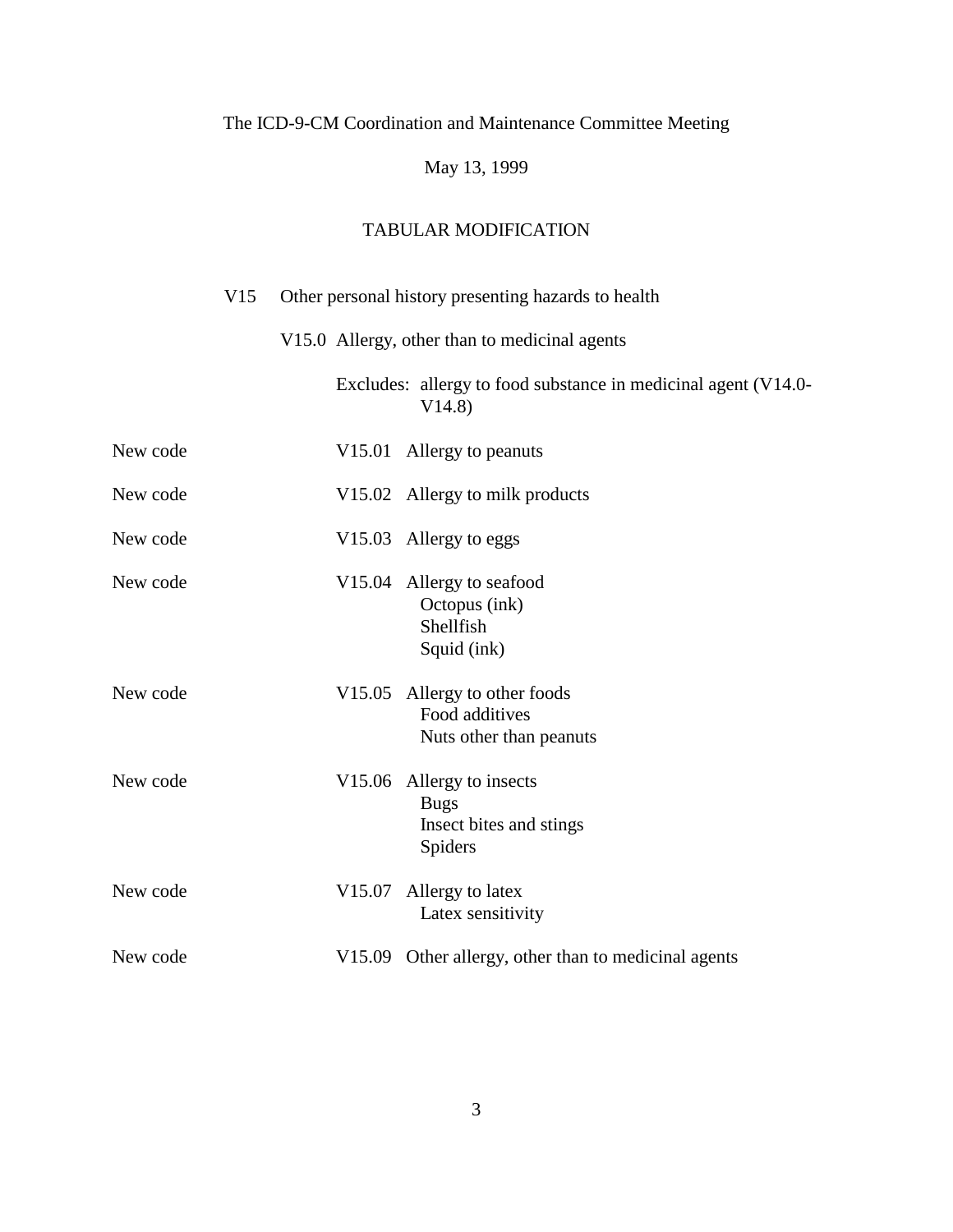#### May 13, 1999

Topic: E-code for in-line skates/skateboarding

In-line skates (roller blades) and skateboards are the cause of many accidents, primarily among children and adolescents. External cause coding for injuries due to these devices is imprecise. Should someone be involved in a transport accident while on skates or a skateboard then it is classified as a pedestrian-transport accident. And an external cause code is available for falls due to collisions between individuals on these devices. No external cause code exists for a fall by a single individual who just falls down while on skates or a skateboard. New codes are being proposed for falls due to rollerskates, skateboards and skis.

|          | E885 Fall on same level from slipping, tripping, or stumbling |                                                  |  |  |
|----------|---------------------------------------------------------------|--------------------------------------------------|--|--|
| New code | E885.1                                                        | Fall from roller skates<br>In-line skates        |  |  |
| New code | E885.2                                                        | Fall from skateboard                             |  |  |
| New code | E885.3                                                        | Fall from skis                                   |  |  |
| New code | E885.4                                                        | Fall from snowboard                              |  |  |
| New code | E885.8                                                        | Fall from other slipping, tripping, or stumbling |  |  |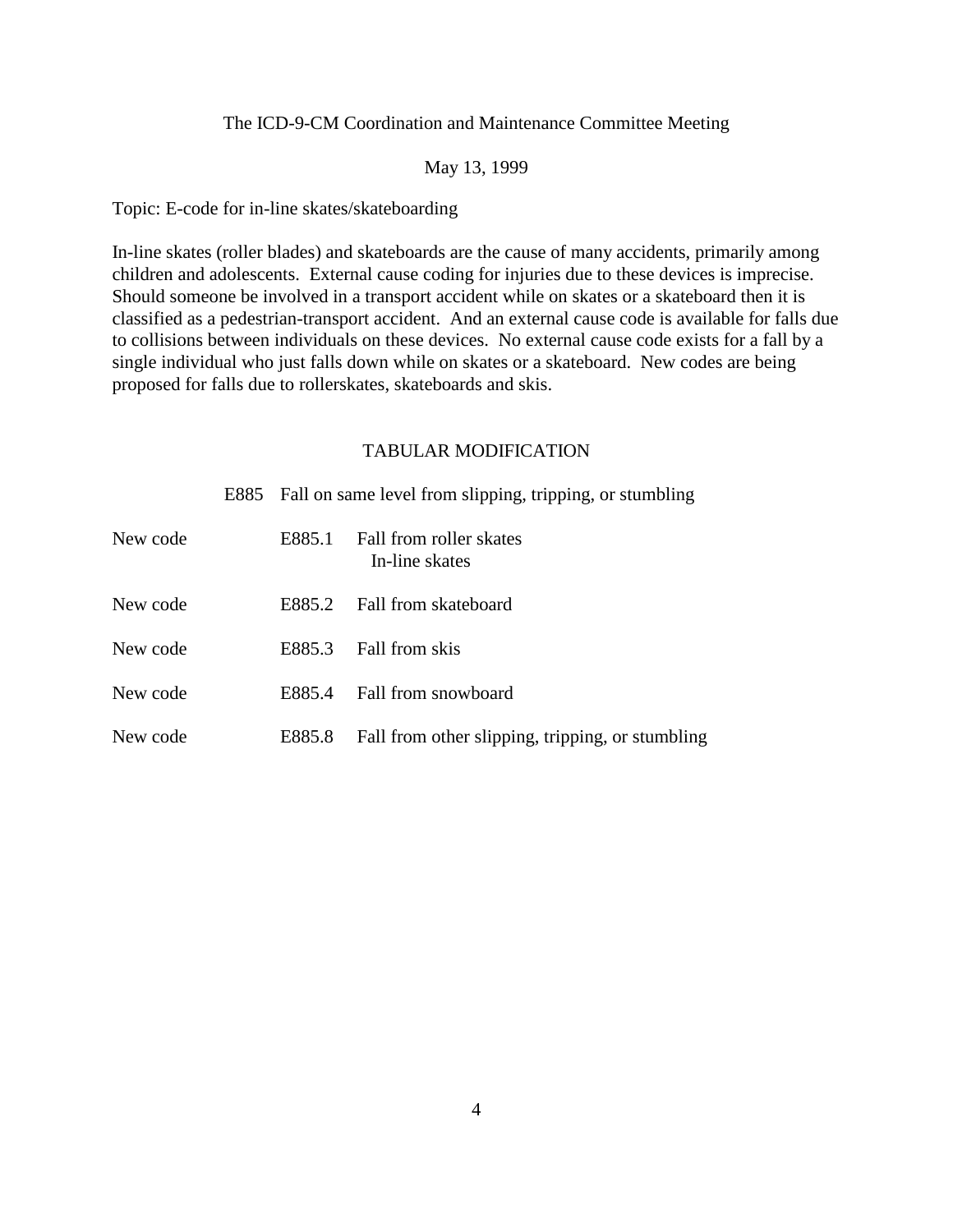## May 13, 1999

Topic: Loss of height

Loss of height is a frequent finding in patients with osteoporosis. It is often the presenting sign for patient seeking treatment. A code for loss of height has been proposed for use as a reason for visit code for patients in whom a confirmed diagnosis has not been established.

|          | 781 | Symptoms involving nervous and musculoskeletal systems |                                                                                        |  |  |
|----------|-----|--------------------------------------------------------|----------------------------------------------------------------------------------------|--|--|
| Delete   |     |                                                        | 781.9 Other symptoms involving nervous and musculoskeletal systems<br>Abnormal posture |  |  |
| New code |     |                                                        | 781.91 Loss of height                                                                  |  |  |
| New code |     |                                                        | 781.92 Abnormal posture                                                                |  |  |
| New code |     |                                                        | 781.99 Other symptoms involving nervous and musculoskeletal<br>systems                 |  |  |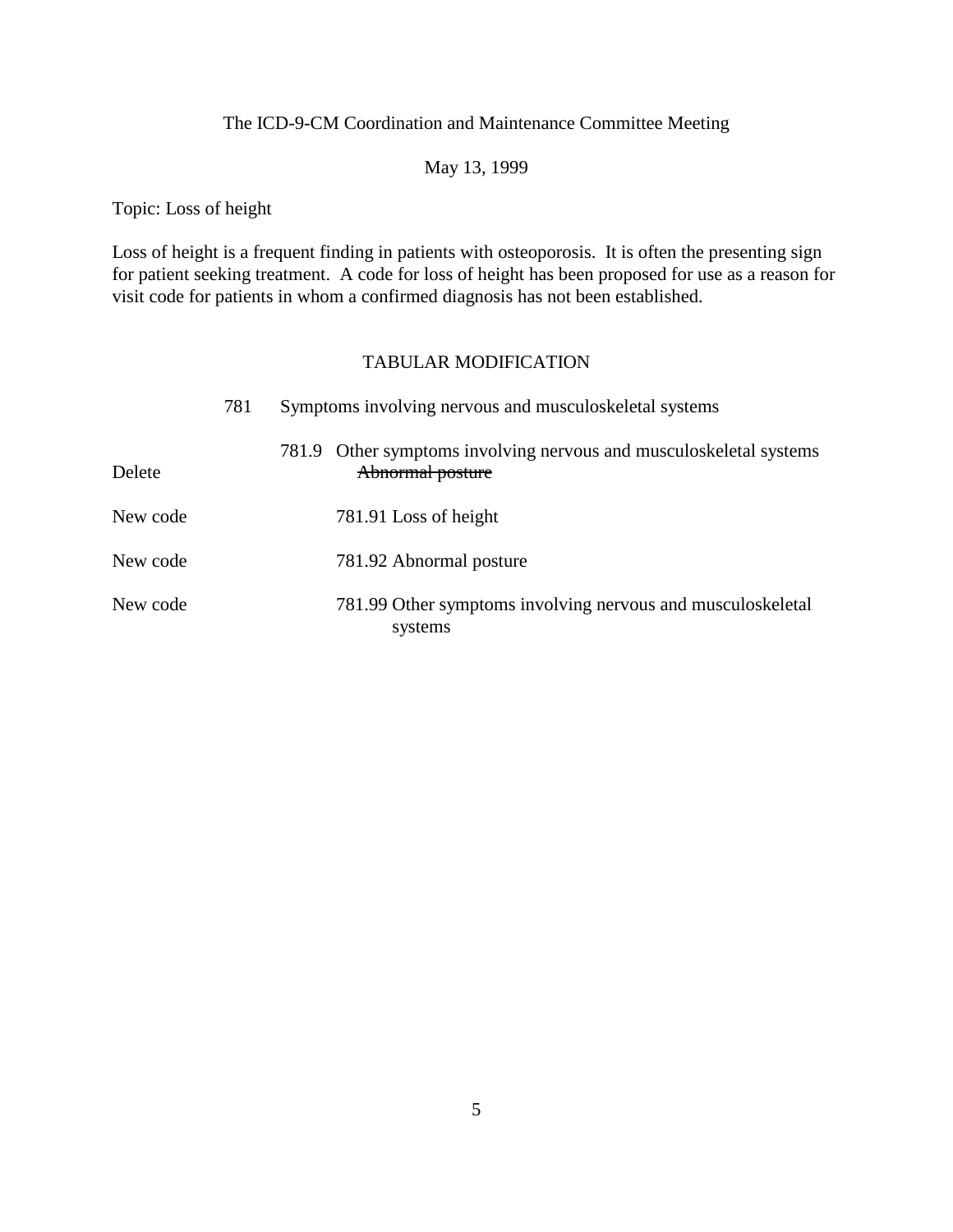### May 13, 1999

Topic: Foot ulcers

A request has been submitted to expand code 707.1, Ulcer of lower limb, except decubitus, to identify the site of the ulcer. Many patients have multiple ulcers and the site of the ulcer affects the treatment and prognosis.

Ulcers are usually the result of either diabetes mellitus and/or atherosclerosis of the peripheral vessels. For ulcers of the forefoot a better understanding of the causes of these ulcers has lead to improved treatments. Ulcers on the heel and midfoot have remained resistant to treatment. Heel ulcers tend to develop in severely debilitated and nonmobile patients. Midfoot ulcers, which constitute 20% of foot ulcers, are usually found on ambulatory patients. These patients become severely functionally debilitated as the ulcers progress.

Several years ago code 440.23, atherosclerosis of the extremities with ulcer, was created to identify patients with ulcers on the legs due to peripheral vascular disease. At the time that code 440.23 was created an excludes note was added to code 707.1 to exclude 440.23. Should this modification be approved the excludes note would be changed to a code first note. Code 707.1 would be used as a secondary code with 440.23 to identify the site of the ulcer(s).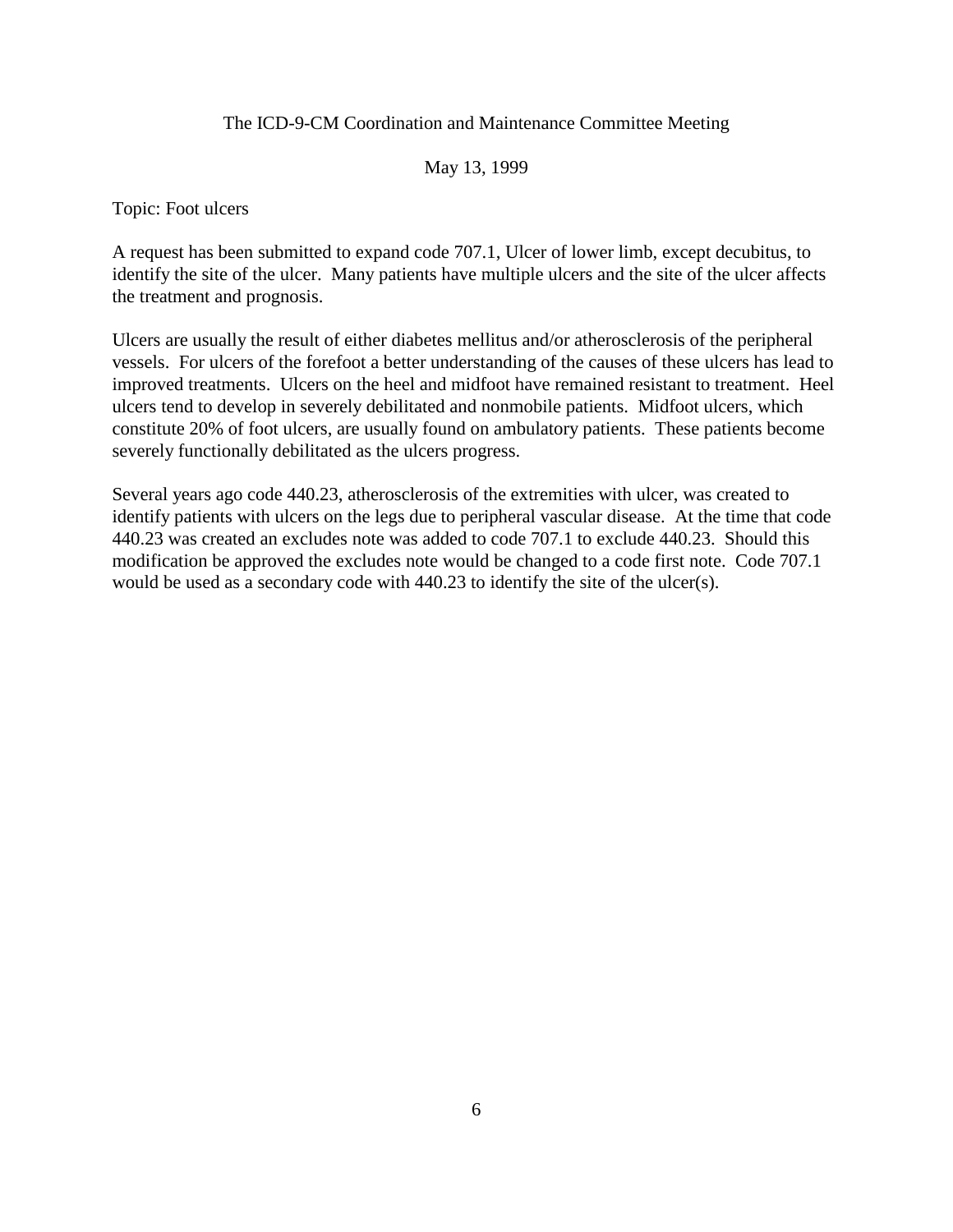# May 13, 1999

|          | 707 | Chronic ulcer of skin                                                                                                                                         |
|----------|-----|---------------------------------------------------------------------------------------------------------------------------------------------------------------|
|          |     | 707.1 Ulcer of lower limb, except decubitus                                                                                                                   |
| Revise   |     | Excludes: that with<br>Code first underlying condition:<br>atherosclerosis of the extremities with ulceration (440.23)<br>diabetes mellitus $(250.00-250.93)$ |
| New code |     | 707.10 Ulcer of lower limb, unspecified                                                                                                                       |
| New code |     | 707.11 Ulcer of thigh                                                                                                                                         |
| New code |     | 707.12 Ulcer of calf                                                                                                                                          |
| New code |     | 707.13 Ulcer of ankle                                                                                                                                         |
| New code |     | 707.14 Ulcer of heel and midfoot<br>Plantar surface of midfoot                                                                                                |
| New code |     | 707.15 Ulcer of other part of foot<br><b>Toes</b>                                                                                                             |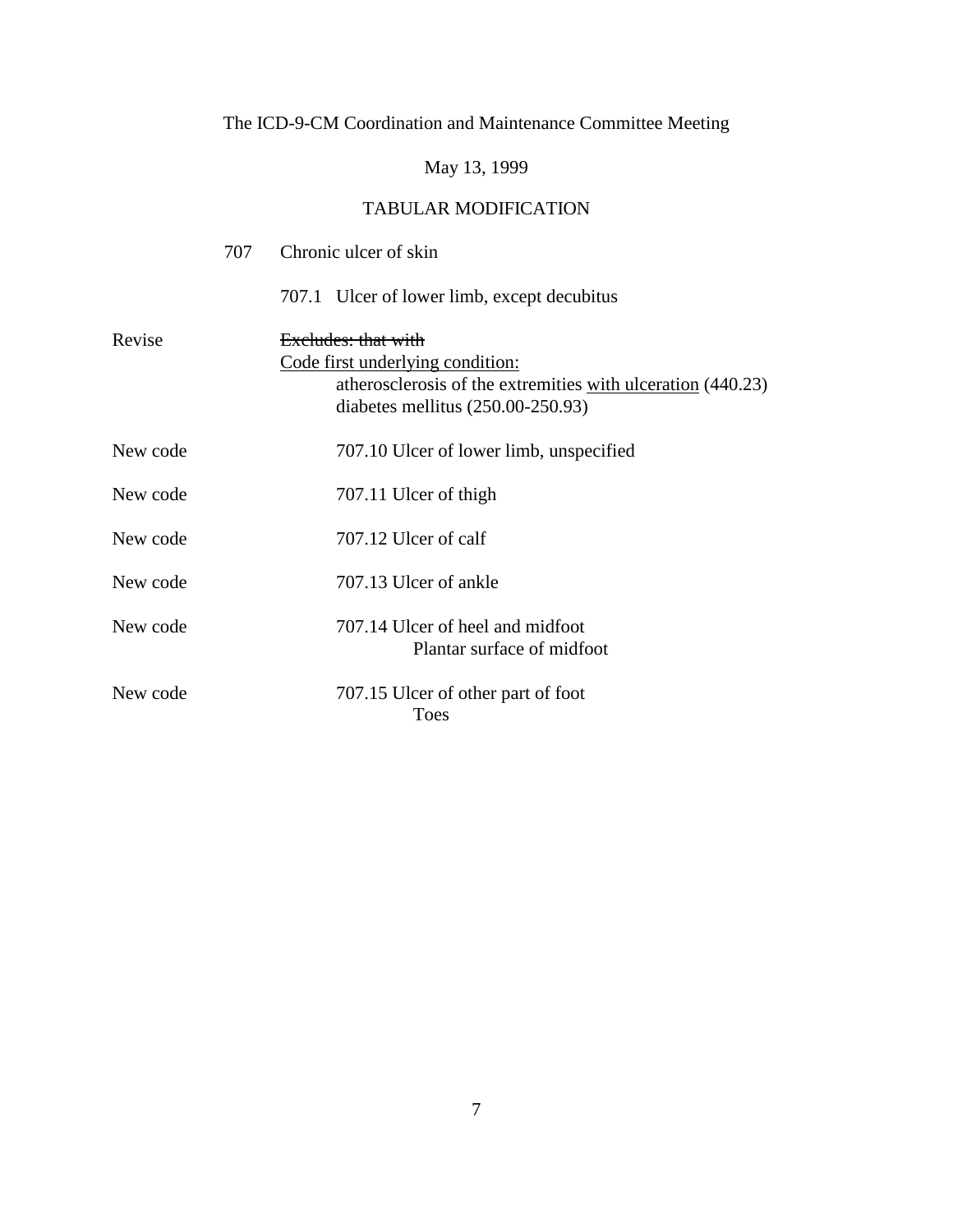### May 13, 1999

Topic: Acquired absence of organ

V45.7, Acquired absence of organ, was created to indicate the status of an acquired absence of an organ in contrast to a congenital absence. This status is useful in describing the reason for visit for patients coming in for reconstruction or for other types of patient care where the absence of an organ affects treatment.

The new codes under V45.7 have been well received but it has been pointed out to NCHS staff that there is no "other specified" code within V45.7. This makes it impossible to use this category for organs besides those that have specific codes. It has been requested that a .79 code be created under V45.7. Additional codes are also being proposed for specific organs that have a high incidence of removal with significant consequences. This modification corresponds to a similar category in the ICD-10-CM.

To complete this proposed modification it will be necessary to update all index entries for acquired absence of organ. Currently, with the exception of the sites that have codes at V45.7, all acquired absence of organs are indexed to "other disease" of the organ.

|          | V45 Other postsurgical states          |  |  |  |
|----------|----------------------------------------|--|--|--|
|          | V45.7 Acquired absence of organ        |  |  |  |
| New code | V45.74 Lung                            |  |  |  |
| New code | V45.75 Stomach                         |  |  |  |
| New code | V45.76 Other parts of urinary tract    |  |  |  |
| New code | V45.77 Genital organs                  |  |  |  |
| New code | V45.79 Other acquired absence of organ |  |  |  |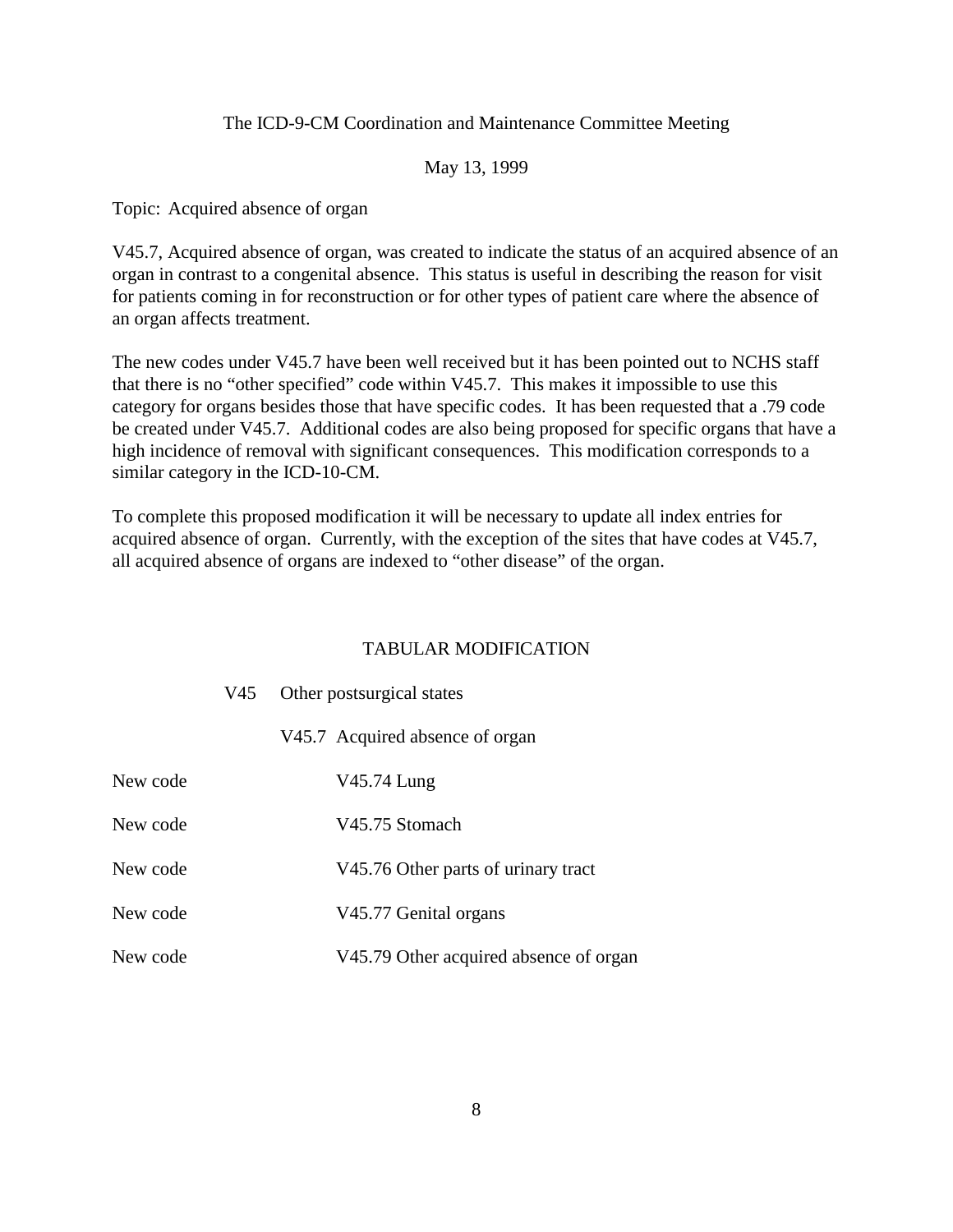# May 13, 1999

## Addenda

## Tabular

|        | 491 | Chronic bronchitis                                                                                      |
|--------|-----|---------------------------------------------------------------------------------------------------------|
|        |     | 491.2 Obstructive chronic bronchitis                                                                    |
| Add    |     | 491.21 With acute exacerbation<br>Acute exacerbation of chronic obstructive pulmonary<br>disease [COPD] |
|        | 599 | Other disorders of urethra and urinary tract                                                            |
| Delete |     | 599.0 Urinary tract infection, site not specified<br>Pyuria                                             |
|        | 706 | Diseases of sebaceous glands                                                                            |
|        |     | 706.3 Seborrhea                                                                                         |
| Revise |     | Excludes:<br>seborrhea capitis (690.11)                                                                 |
|        | 723 | Other disorders of cervical region                                                                      |
| Add    |     | 723.8 Other syndromes affecting cervical region<br>Occipital neuralgia                                  |
|        | V10 | Personal history of malignant neoplasm                                                                  |
| Revise |     | V10.0 Gastrointestinal tract<br>History of conditions classifiable to 140-159 and 230                   |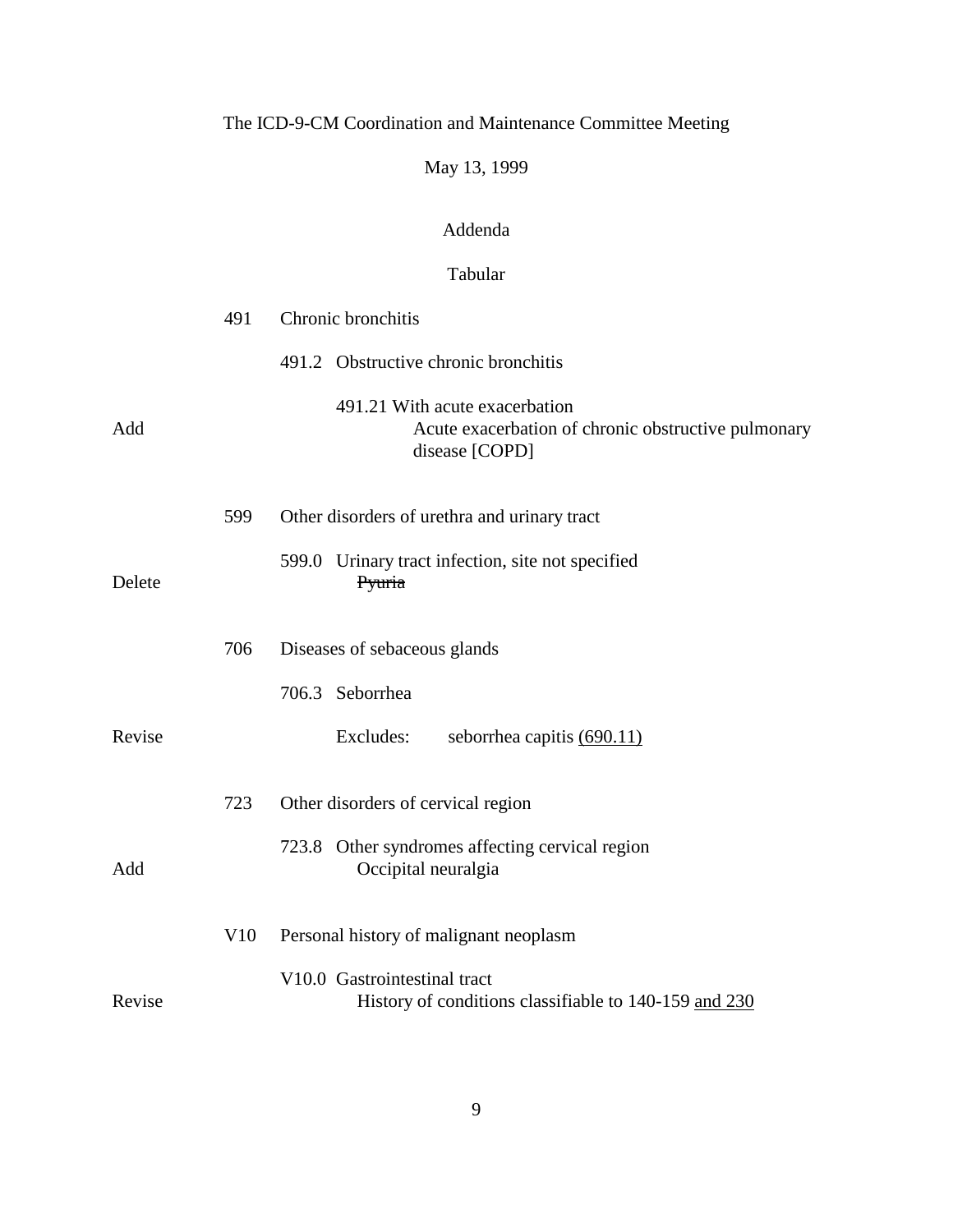# May 13, 1999

## Addenda

## Index

|        | Abuse                                                      |
|--------|------------------------------------------------------------|
| Revise | alcohol (see also Alcoholism) 305.0                        |
| Add    | dependent 303.9                                            |
|        | Acidemia                                                   |
|        | fetal                                                      |
| Add    | affecting management of pregnancy 656.3                    |
| Revise | intrauterine-see Distress, fetal 656.3                     |
|        | Admission (encounter)                                      |
|        | for                                                        |
|        | vaccination, prophylactic (against)                        |
| Add    | rotavirus V05.8                                            |
|        | Cramp                                                      |
| Revise | writer's 333.84                                            |
| Add    | psychogenic 300.89                                         |
|        | Findings, abnormal                                         |
| Revise | pyuria 791.1                                               |
| Revise | vectorcardiogram (VCG) 794.39                              |
|        | Hypertension                                               |
| Revise | pulmonary (artery) (idiopathic) (primary) (solitary) 416.8 |
| Add    | idiopathic 416.0                                           |
| Add    | primary 416.0                                              |
|        | Infarct, infarction                                        |
| Add    | aborted 410.9                                              |
|        | Infection                                                  |
|        | Epstein-Barr virus 075                                     |
| Add    | chronic 780.89 [139.8]                                     |